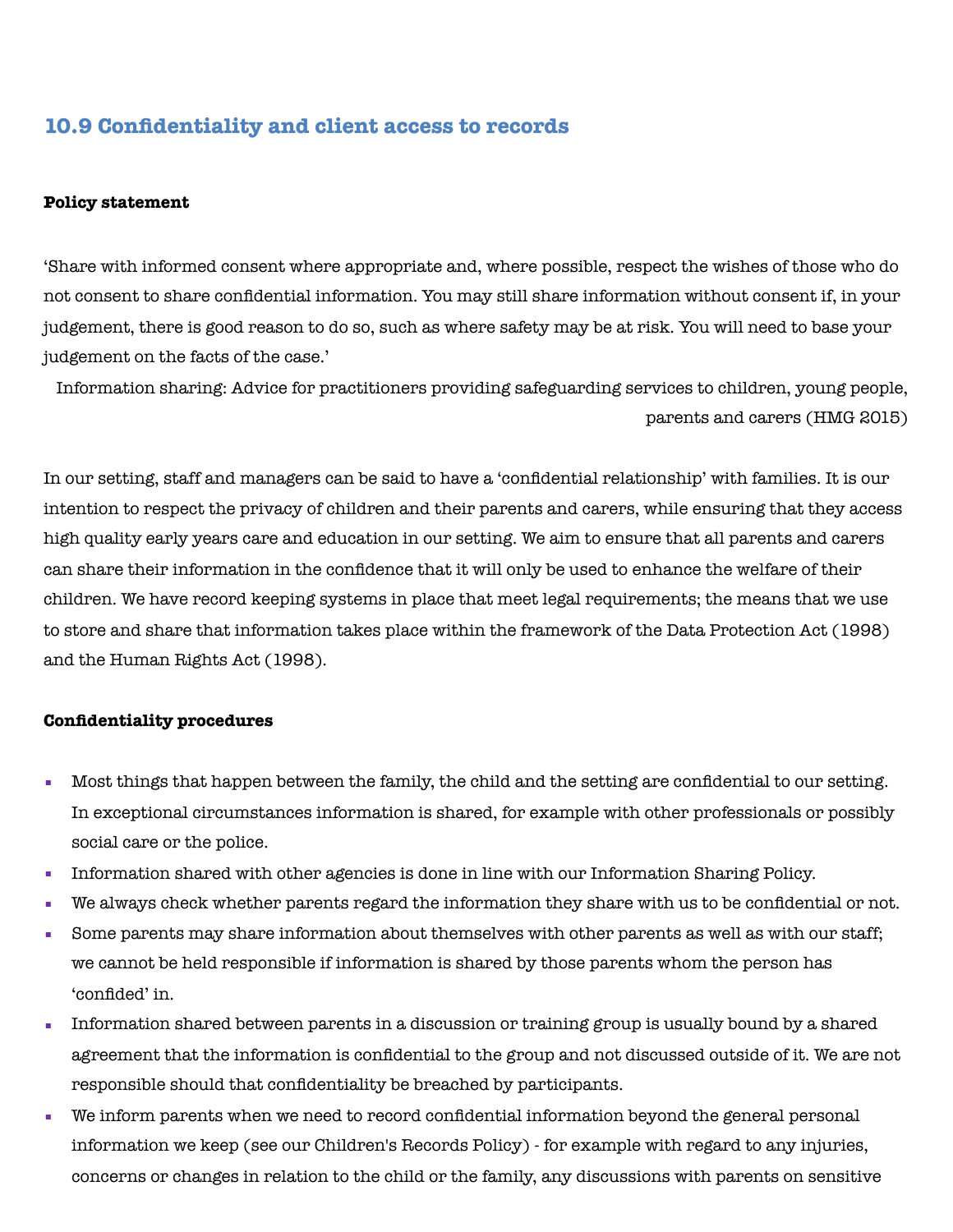matters, any records we are obliged to keep regarding action taken in respect of child protection and any contact and correspondence with external agencies in relation to their child.

- We keep all records securely (see our Children's Records Policy).
- Most information is kept in a manual file. However, our staff may use a computer to type reports, or letters. Where this is the case, the typed document is deleted from the PC and only the hard copy kept. We do not keep electronic records on children, other than the register and financial data.
- Where it is helpful to keep an electronic copy, we download it onto a disc or USB, labelled with the child's name and kept securely in the child's file. No documents are kept on the hard drive. This is because the settings' PC's do not have facilities for confidential user folders.
- Our staff discuss children's general progress and well being together in meetings, but more sensitive information is restricted to our manager and the child's key person, and is shared with other staff on a need to know basis.
- We do not discuss children with staff who are not involved in the child's care, nor with other parents or anyone else outside of the setting.
- Our discussions with other professionals take place within a professional framework and not on an informal or ad-hoc basis.
- Where third parties share information about an individual us; our practitioners and manager check if it is confidential, both in terms of the party sharing the information and of the person whom the information concerns.

## **Client access to records procedures**

Parents may request access to any confidential records we hold on their child and family following the procedure below:

- The parent is the 'subject' of the file in the case where a child is too young to give 'informed consent' and has a right to see information that our setting has compiled on them.
- Any request to see the child's personal file by a parent or person with parental responsibility must be made in writing to the manager.
- We acknowledge the request in writing, informing the parent that an arrangement will be made for him/her to see the file contents, subject to third party consent.
- Our written acknowledgement allows 40 working days for the file to be made ready.
- A reasonable fee to cover admin costs may be charged to the parent.
- Our manager informs their line manager and legal advice may be sought before sharing a file.
- Our manager goes through the file with the line manager and ensures that all documents have been filed correctly, that entries are in date order and that there are no missing pages. They note any information, entry or correspondence or other document which mentions a third party.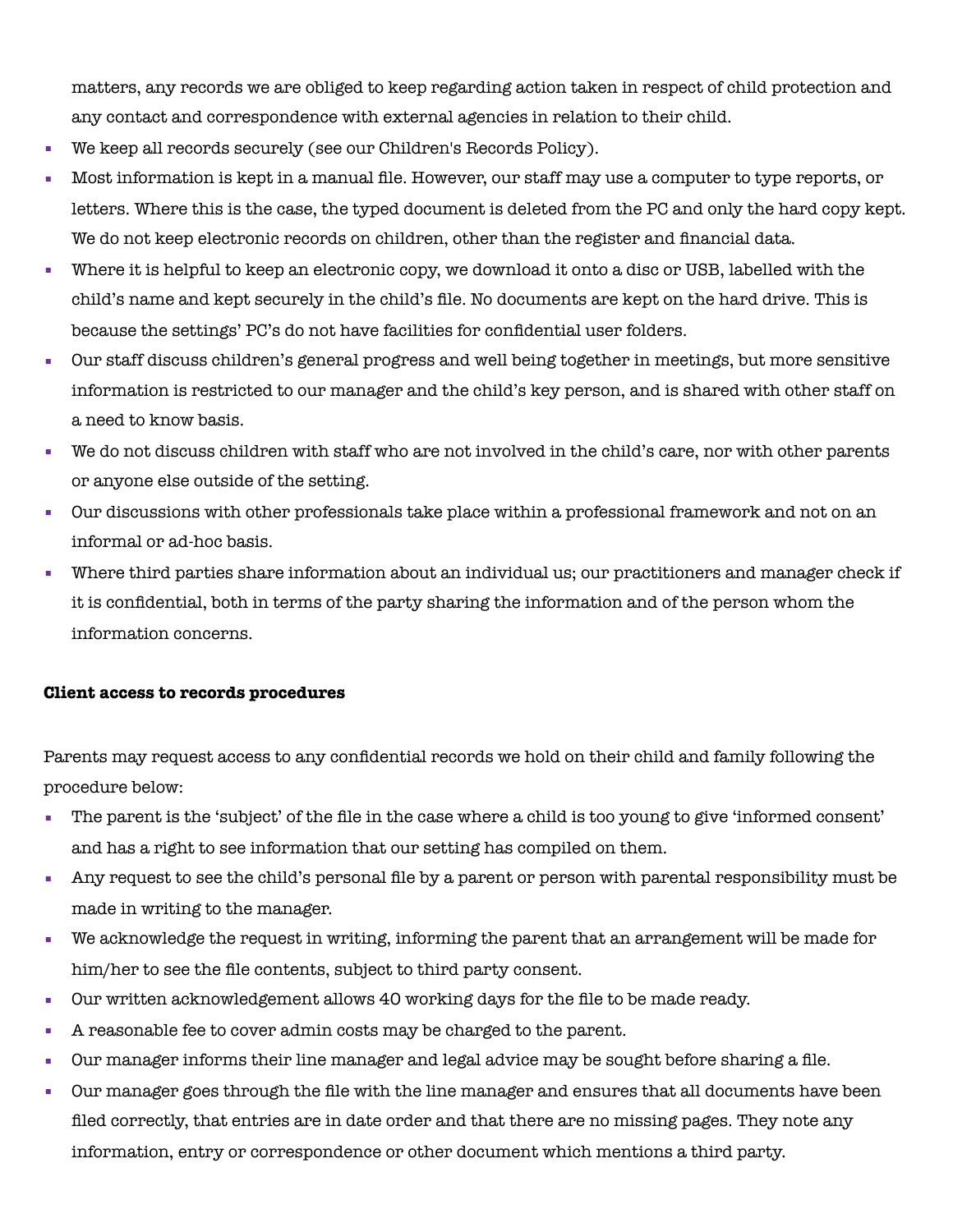- We write to each of those individuals explaining that the subject has requested sight of the file, which contains a reference to them, stating what this is.
- They are asked to reply in writing to our manager giving or refusing consent for disclosure of that material.
- We keep copies of these letters and their replies on the child's file.
- 'Third parties' include each family member noted on the file; so where there are separate entries pertaining to each parent, step parent, grandparent etc, we write to each of them to request third party consent.
- Third parties also include workers from any other agency, including children's social care and the health authority for example. Agencies will normally refuse consent to share information, preferring instead for the parent to be redirected to those agencies for a request to see their file held by that agency.
- Members of our staff should also be written to, but we reserve the right under the legislation to override a refusal for consent or to just delete the name of the staff member and not the information. We may grant refusal if the member of staff has provided information that could be considered 'sensitive' and the staff member may be in danger if that information is disclosed; or if that information is the basis of a police investigation. However, if the information is not sensitive, then it is not in our interest to withhold that information from a parent. In each case this should be discussed with members of staff and decisions recorded.
- When we have received all the consents/refusals our manager takes a photocopy of the complete file. On the copy of the file, our manager removes any information that a third party has refused consent for us to disclose and blank out any references to the third party, and any information they have added to the file, using a thick marker pen.
- The copy file is then checked by the line manager and legal advisors to verify that the file has been prepared appropriately.
- What remains is the information recorded by the setting, detailing the work initiated and followed by them in relation to confidential matters. This is called the 'clean copy'.
- We photocopy the 'clean copy' again and collate it for the parent to see.
- Our manager informs the parent that the file is now ready and invites him/ her to make an appointment to view it.
- Our manager and their line manager meet with the parent to go through the file, explaining the process as well as what the content of the file records about the child and the work that has been done. Only the person(s) with parental responsibility can attend that meeting, or the parent's legal representative or interpreter.
- The parent may take a copy of the prepared file away; but, to ensure it is properly explained to and understood by the parent, we never hand it over without discussion.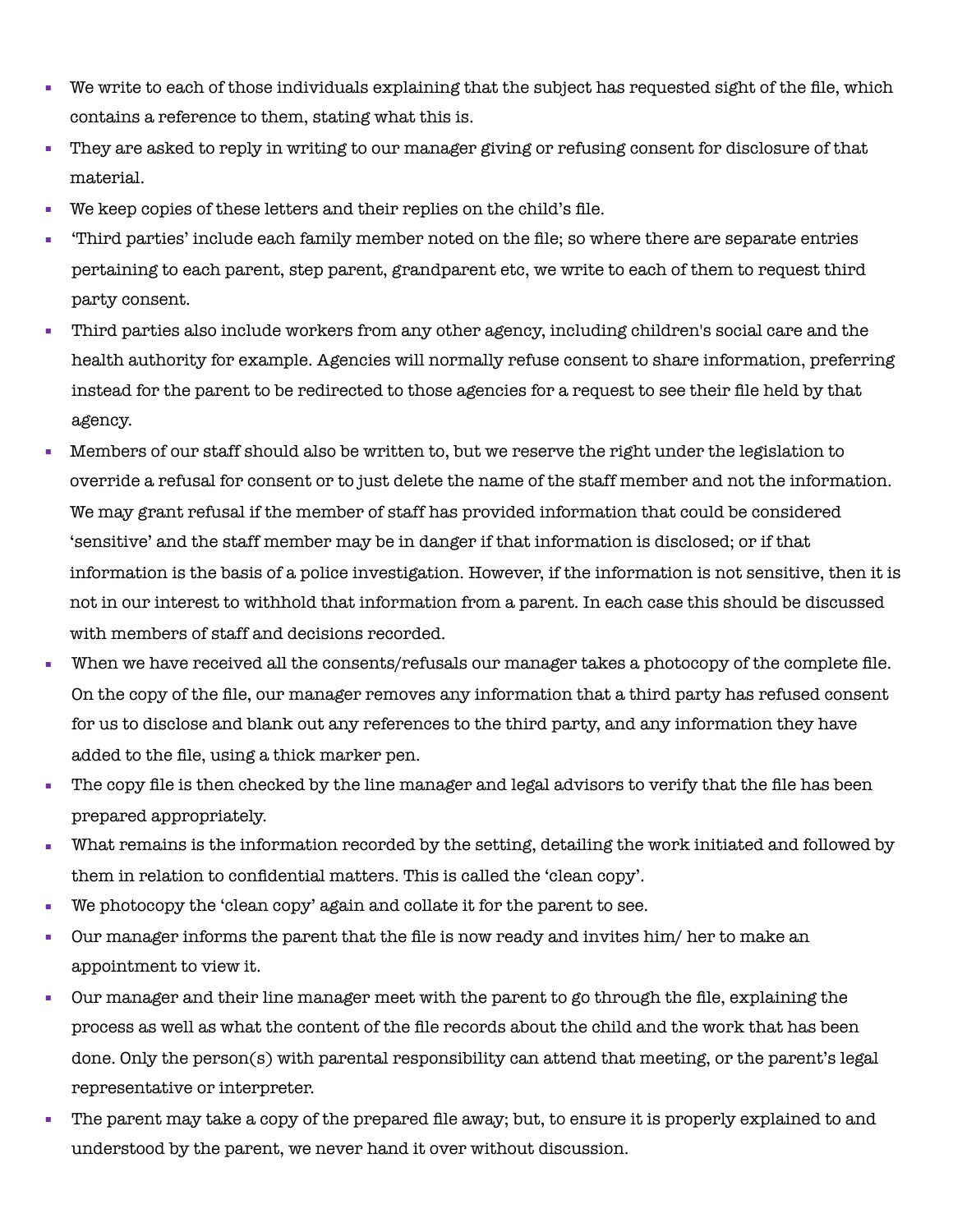- It is an offence to remove material that is controversial or to rewrite records to make them more acceptable. Our recording procedures and guidelines ensure that the material reflects an accurate and non-judgemental account of the work we have done with the family.
- If a parent feels aggrieved about any entry in the file, or the resulting outcome, then we refer the parent to our complaints procedure.
- The law requires that the information we hold must be accurate. If a parent says that the information we hold is inaccurate, then the parent has a right to request for it to be changed. However, this only pertains to factual inaccuracies. Where the disputed entry is a matter of opinion, professional judgement, or represents a different view of the matter than that held by the parent, we retain the right not to change that entry, but we can record the parent's view of the matter. In most cases, we would have given a parent the opportunity at the time to state their side of the matter, and it would have been recorded there and then.
- If there are any controversial aspects of the content of a child's file, we must seek legal advice. This might be where there is a court case between parents, where social care or the police may be considering legal action, or where a case has already completed and an appeal process is underway.
- We never 'under-record' for fear of the parent seeing, nor do we make 'personal notes' elsewhere.

Telephone advice regarding general queries may be made to The Information Commissioner's Office Helpline 0303 123 1113.

All the undertakings above are subject to the paramount commitment of [our/my] setting, which is to the safety and well-being of the child. Please see also [our/my] policy on Safeguarding Children and Child Protection.

### **Legal framework**

- Data Protection Act (1998)
- Human Rights Act (1998)

## **Further guidance**

• Information sharing: Advice for practitioners providing safeguarding services to children, young people, parents and carers (HM Government 2015)

| This policy was adopted by | (name of provider) |
|----------------------------|--------------------|
| On                         | (date)             |